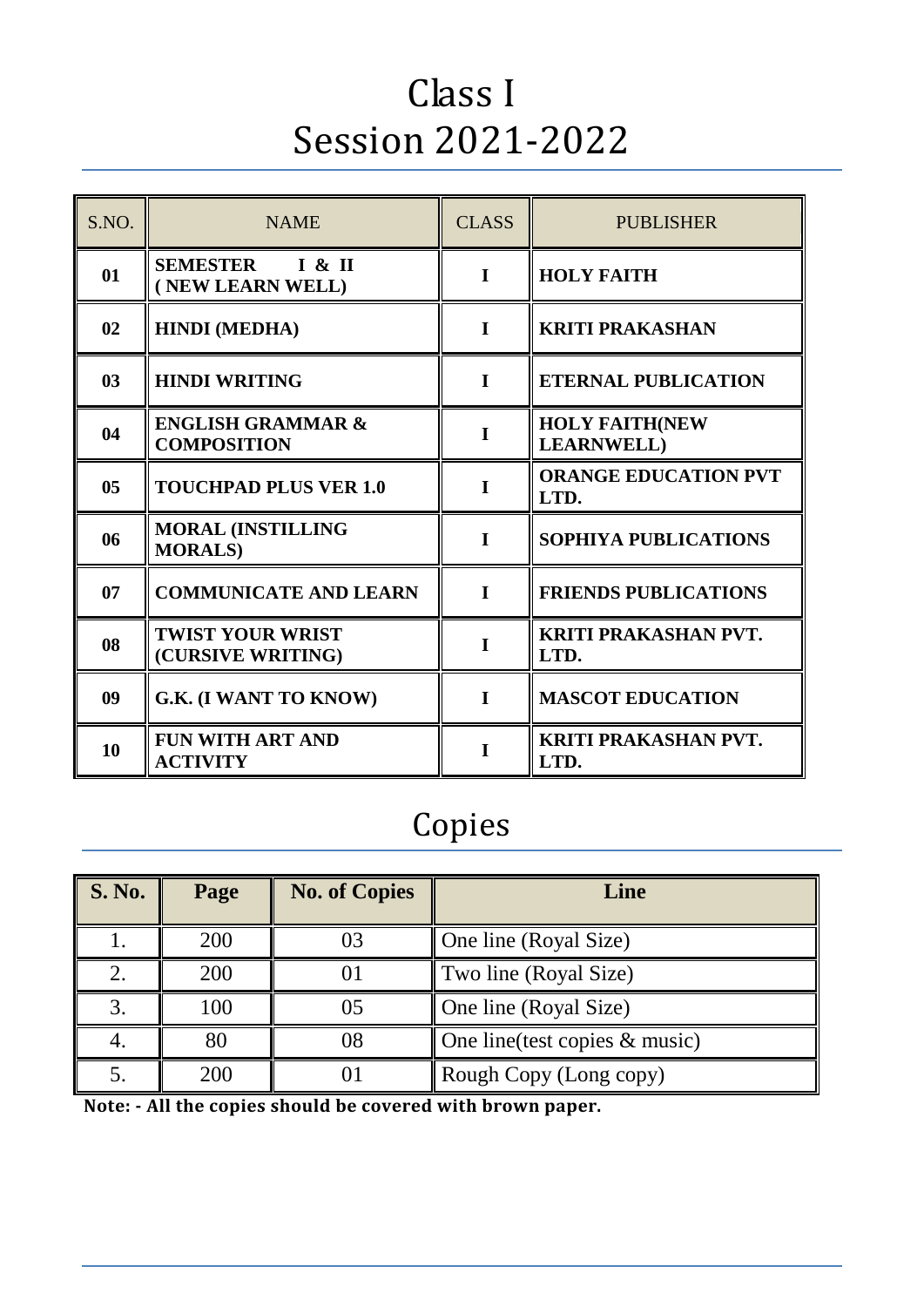# Class II Session 2021-2022

| S.NO.          | <b>NAME</b>                                        | <b>CLASS</b> | <b>PUBLISHER</b>                            |
|----------------|----------------------------------------------------|--------------|---------------------------------------------|
| 01             | <b>SEMESTER</b><br>I & I I<br>(NEW LEARN WELL)     | $\mathbf{I}$ | <b>HOLY FAITH</b>                           |
| 02             | <b>MEDHA</b>                                       | $\mathbf{I}$ | <b>KRITI PRAKASHAN</b>                      |
| 0 <sub>3</sub> | <b>HINDI WRITING</b>                               | $\mathbf{I}$ | <b>ETERNAL PUBLICATION</b>                  |
| 04             | <b>ENGLISH GRAMMAR &amp;</b><br><b>COMPOSITION</b> | $\mathbf{I}$ | <b>HOLY FAITH(NEW</b><br><b>LEARNWELL</b> ) |
| 0 <sub>5</sub> | <b>TOUCHPAD PLUS VER 1.0</b>                       | $\mathbf{I}$ | <b>ORANGE EDUCATION PVT</b><br>LTD.         |
| 06             | <b>MORAL (INSTILLING</b><br><b>MORALS)</b>         | $\mathbf{I}$ | <b>SOPHIYA PUBLICATIONS</b>                 |
| 07             | <b>COMMUNICATE AND</b><br><b>LEARN</b>             | $\mathbf{I}$ | <b>FRIENDS PUBLICATIONS</b>                 |
| 08             | <b>TWIST YOUR WRIST</b><br>(CURSIVE WRITING)       | $\mathbf{I}$ | <b>KRITI PRAKASHAN PVT.</b><br>LTD.         |
| 09             | G.K. (I WANT TO KNOW)                              | $\mathbf{I}$ | <b>MASCOT EDUCATION</b>                     |
| 10             | <b>FUN WITH ART AND</b><br><b>ACTIVITY</b>         | $\mathbf{I}$ | <b>KRITI PRAKASHAN PVT.</b><br>LTD.         |

## Copies

| <b>S. No.</b> | Page | <b>No. of Copies</b> | Line                             |
|---------------|------|----------------------|----------------------------------|
|               | 200  |                      | One line (Royal Size)            |
|               | 200  |                      | Two line (Royal Size)            |
|               | 100  | 05                   | One line (Royal Size)            |
|               | 80   |                      | One line (test copies $&$ music) |
|               | 200  |                      | Rough Copy (Long copy)           |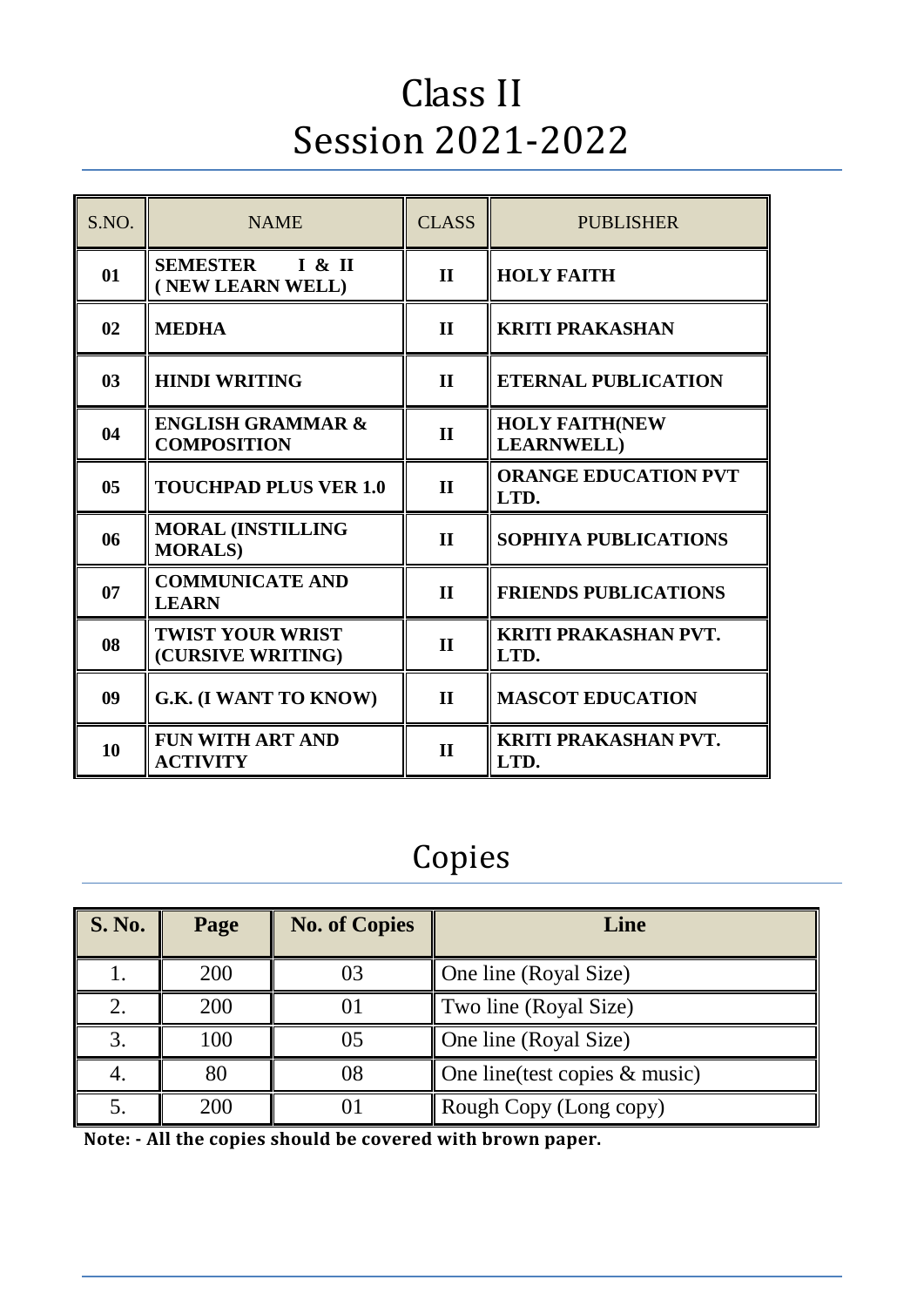#### **Class III Session 2021-2022**

| S.NO.          | <b>NAME</b>                                                 | <b>CLASS</b> | <b>PUBLISHER</b>                                |
|----------------|-------------------------------------------------------------|--------------|-------------------------------------------------|
| 01             | <b>ENGLISH READER</b><br>(COMMUNICATE IN<br><b>ENGLISH)</b> | III          | <b>RATNA SAGAR</b>                              |
| 02             | <b>ENGLISH GRAMMAR &amp;</b><br><b>COMPOSITION</b>          | III          | <b>HOLY FAITH</b><br>(NEW)<br><b>LEARNWELL)</b> |
| 03             | <b>ENGLISH(WORK BOOK)</b>                                   | III          | <b>RATNA SAGAR</b>                              |
| 04             | <b>HINDI</b> (MEDHA)                                        | III          | <b>KRITI</b><br><b>PRAKASHAN</b>                |
| 0 <sub>5</sub> | <b>HINDI WRITING</b>                                        | III          | <b>ETERNAL</b><br><b>PUBLICATION</b>            |
| 06             | <b>HINDI GRAMMAR</b><br>"BHASHA RATNA"                      | III          | <b>SEAGULL</b>                                  |
| 07             | <b>GLOBAL SOCIAL</b><br><b>STUDIES</b>                      | III          | <b>SOPHY</b><br><b>LEARNER'S</b>                |
| 08             | <b>NEW SCIENCE POWER</b>                                    | III          | <b>SRIJAN</b><br><b>PUBLISHERS P.</b><br>LTD.   |
| 09             | <b>MORAL (INSTILLING</b><br><b>MORALS</b> )                 | III          | <b>SOPHIYA</b><br><b>PUBLICATIONS</b>           |
| 10             | <b>TOUCHPAD PLUS VER 1.0</b>                                | III          | <b>ORANGE</b><br><b>EDUCATION PVT</b><br>LTD.   |
| 11             | <b>MATHS GENIUS</b>                                         | III          | <b>SOPHY</b><br><b>LEARNER'S</b>                |
| 12             | <b>COMMUNICATE AND</b><br><b>LEARN</b>                      | Ш            | <b>FRIENDS</b><br><b>PUBLICATIONS</b>           |
| 13             | G.K. (I WANT TO KNOW)                                       | III          | <b>MASCOT</b><br><b>EDUCATION</b>               |
| 14             | <b>TWIST YOUR WRIST</b><br>(CURSIVE WRITING)                | III          | <b>KRITI</b><br>PRAKASHAN PVT.<br>LTD.          |
| 15             | <b>FUN WITH ART AND</b><br><b>ACTIVITY</b>                  | III          | <b>KRITI</b><br>PRAKASHAN PVT.<br>LTD.          |

## **Copies**

| <b>S. No.</b> | Page | <b>No. of Copies</b> | Line                          |
|---------------|------|----------------------|-------------------------------|
|               | 100  |                      | One line (Royal Size)         |
|               | 200  |                      | One line (Royal Size)         |
|               | 80   |                      | One line (test copies, music) |
|               | 200  |                      | Rough Copy (Long copy)        |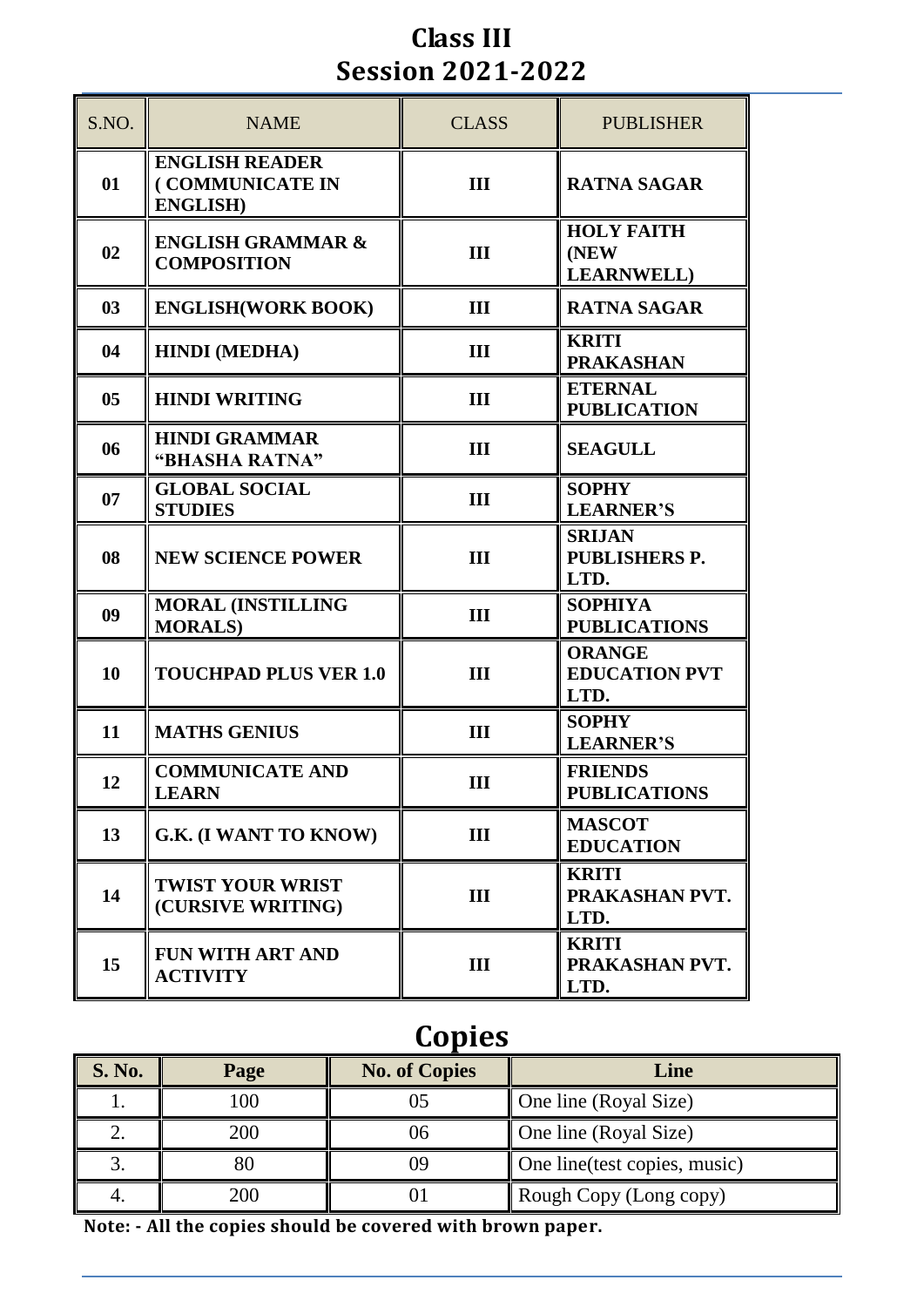#### **Class IV Session 2021-2022**

| S.NO.          | <b>NAME</b>                                                 | <b>CLASS</b>  | <b>PUBLISHER</b>                             |
|----------------|-------------------------------------------------------------|---------------|----------------------------------------------|
| 01             | <b>ENGLISH READER</b><br>(COMMUNICATE IN<br><b>ENGLISH)</b> | IV            | <b>RATNA SAGAR</b>                           |
| 02             | <b>ENGLISH GRAMMAR &amp;</b><br><b>COMPOSITION</b>          | IV            | <b>HOLY FAITH (NEW</b><br><b>LEARNWELL</b> ) |
| 03             | <b>ENGLISH(WORK BOOK)</b>                                   | IV            | <b>RATNA SAGAR</b>                           |
| 04             | <b>HINDI</b> (MEDHA)                                        | $\mathbf{IV}$ | <b>KRITI PRAKASHAN</b>                       |
| 0 <sub>5</sub> | <b>HINDI WRITING</b>                                        | IV            | <b>ETERNAL PUBLICATION</b>                   |
| 06             | <b>HINDI GRAMMAR</b><br>"BHASHA RATNA"                      | IV            | <b>SEAGULL</b>                               |
| 07             | <b>GLOBAL SOCIAL</b><br><b>STUDIES</b>                      | IV            | <b>SOPHY LEARNER'S</b>                       |
| 08             | <b>NEW SCIENCE POWER</b>                                    | IV            | <b>SRIJAN PUBLISHERS P.</b><br>LTD.          |
| 09             | <b>MORAL (INSTILLING</b><br><b>MORALS)</b>                  | IV            | <b>SOPHIYA PUBLICATIONS</b>                  |
| 10             | <b>TOUCHPAD PLUS VER 1.0</b>                                | IV            | <b>ORANGE EDUCATION PVT</b><br>LTD.          |
| 11             | <b>MATHS GENIUS</b>                                         | IV            | <b>SOPHY LEARNER'S</b>                       |
| 12             | <b>COMMUNICATE AND</b><br><b>LEARN</b>                      | IV            | <b>FRIENDS PUBLICATIONS</b>                  |
| 13             | <b>G.K. (I WANT TO KNOW)</b>                                | IV            | <b>MASCOT EDUCATION</b>                      |
| 14             | <b>TWIST YOUR WRIST</b><br>(CURSIVE WRITING)                | IV            | <b>KRITI PRAKASHAN PVT.</b><br>LTD.          |
| 15             | FUN WITH ART AND<br><b>ACTIVITY</b>                         | IV            | KRITI PRAKASHAN PVT.<br>LTD.                 |

## **Copies**

| <b>S. No.</b> | Page | <b>No. of Copies</b> | Line                          |
|---------------|------|----------------------|-------------------------------|
|               | 100  |                      | One line (Royal Size)         |
|               | 200  |                      | One line (Royal Size)         |
|               |      |                      | One line (test copies, music) |
|               | 200  |                      | Rough Copy (Long copy)        |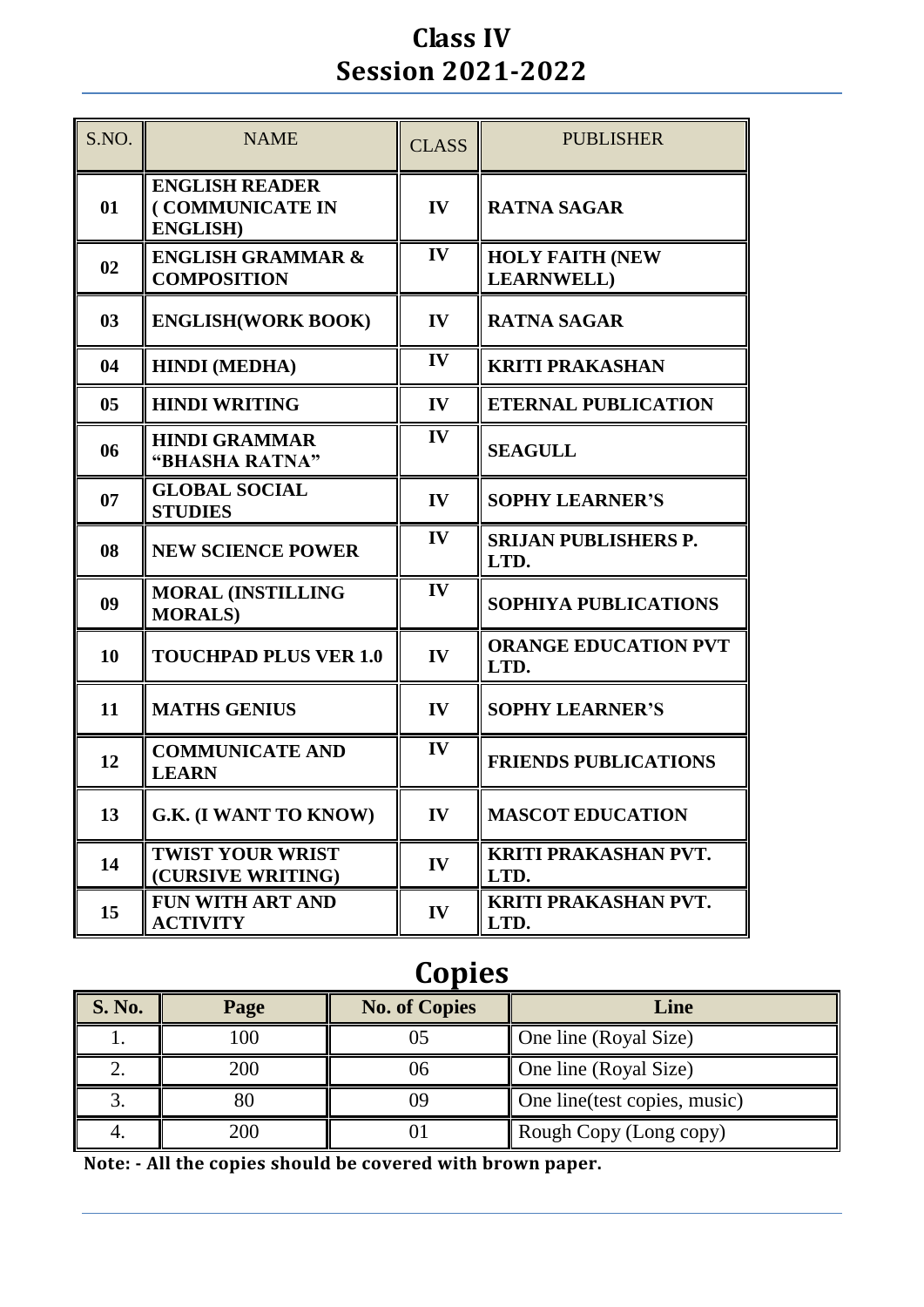#### **Class V Session 2021-2022**

| S.NO.          | <b>NAME</b>                                                 | <b>CLASS</b>            | <b>PUBLISHER</b>                 |
|----------------|-------------------------------------------------------------|-------------------------|----------------------------------|
| 01             | <b>ENGLISH READER</b><br>(COMMUNICATE IN<br><b>ENGLISH)</b> | $\mathbf{V}$            | <b>RATNA SAGAR</b>               |
| 02             | <b>ENGLISH GRAMMAR &amp;</b><br><b>COMPOSITION</b>          | $\overline{\mathbf{V}}$ | <b>HOLY FAITH(NEW LEARNWELL)</b> |
| 0 <sub>3</sub> | <b>ENGLISH(WORK BOOK)</b>                                   | $\mathbf{V}$            | <b>RATNA SAGAR</b>               |
| 04             | <b>HINDI</b> (MEDHA)                                        | $\mathbf{V}$            | <b>KRITI PRAKASHAN</b>           |
| 0 <sub>5</sub> | <b>HINDI WRITING</b>                                        | $\mathbf{V}$            | <b>ETERNAL PUBLICATION</b>       |
| 06             | <b>HINDI GRAMMAR</b><br>"BHASHA RATNA"                      | $\mathbf{V}$            | <b>SEAGULL</b>                   |
| 07             | <b>GLOBAL SOCIAL</b><br><b>STUDIES</b>                      | $\mathbf{V}$            | <b>SOPHY LEARNER'S</b>           |
| 08             | <b>NEW SCIENCE POWER</b>                                    | $\mathbf{V}$            | <b>SRIJAN PUBLISHERS P. LTD.</b> |
| 09             | <b>MORAL (INSTILLING</b><br><b>MORALS</b> )                 | V                       | <b>SOPHIYA PUBLICATIONS</b>      |
| 10             | <b>TOUCHPAD PLUS VER 1.0</b>                                | $\mathbf{V}$            | <b>ORANGE EDUCATION PVT LTD.</b> |
| 11             | <b>MATHS GENIUS</b>                                         | $\mathbf{V}$            | <b>SOPHY LEARNER'S</b>           |
| 12             | <b>COMMUNICATE AND</b><br><b>LEARN</b>                      | $\mathbf{V}$            | <b>FRIENDS PUBLICATIONS</b>      |
| 13             | G.K. (I WANT TO KNOW)                                       | $\mathbf{V}$            | <b>MASCOT EDUCATION</b>          |
| 14             | <b>TWIST YOUR WRIST</b><br>(CURSIVE WRITING)                | $\mathbf{V}$            | KRITI PRAKASHAN PVT. LTD.        |
| 15             | <b>FUN WITH ART AND</b><br><b>ACTIVITY</b>                  | $\mathbf{V}$            | <b>KRITI PRAKASHAN PVT. LTD.</b> |

## **Copies**

| <b>S. No.</b>                                              | Page | <b>No. of Copies</b> | Line                          |
|------------------------------------------------------------|------|----------------------|-------------------------------|
|                                                            | 100  |                      | One line (Royal Size)         |
|                                                            | 200  | 06                   | One line (Royal Size)         |
|                                                            | 80   |                      | One line (test copies, music) |
| 200<br>Rough Copy (Long copy)                              |      |                      |                               |
| Note: - All the copies should be covered with brown paper. |      |                      |                               |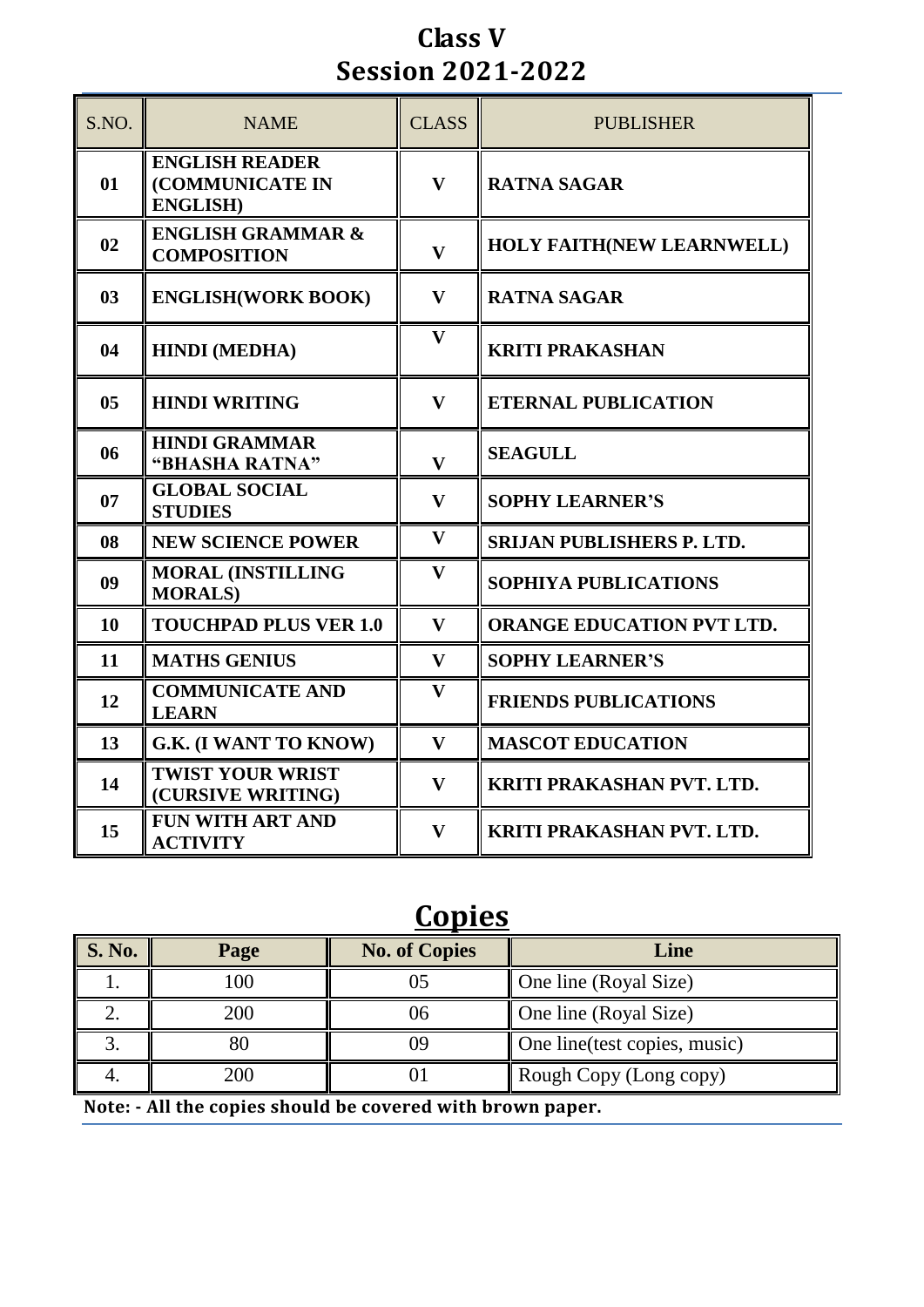#### **Class VI Session 2021-2022**

| S.NO.          | <b>NAME</b>                                            | <b>CLASS</b> | <b>PUBLISHER</b>                     |
|----------------|--------------------------------------------------------|--------------|--------------------------------------|
| 01             | <b>ENGLISH SPARROW</b>                                 | <b>VI</b>    | <b>MARINA PUBLICATIONS</b>           |
| 02             | <b>ENGLISH WORK BOOK</b><br>"SPARROW"                  | VI           | <b>MARINA PUBLICATIONS</b>           |
| 03             | <b>ENGLISH GRAMMAR</b><br><b>NEW REVISED CEC</b>       | <b>VI</b>    | <b>HOLY FAITH (REVISED)</b>          |
| 04             | <b>HINDI</b> (MEDHA)                                   | <b>VI</b>    | <b>KRITI PRAKASHAN</b>               |
| 0 <sub>5</sub> | <b>HINDI (WORK BOOK)</b><br>(MEDHA)                    | <b>VI</b>    | <b>KRITI PRAKASHAN</b>               |
| 06             | <b>HINDI GRAMMAR</b><br>(VARTIKA)                      | VI           | <b>KRITI PRAKASHAN</b>               |
| 07             | <b>SOCIAL</b>                                          | <b>VI</b>    | <b>S. CHAND</b>                      |
| 08             | <b>SCIENCE ROUTE</b>                                   | VI           | <b>MASCOT EDUCATION PVT. LTD.</b>    |
| 09             | <b>(INSTILLING)</b><br><b>MORAL</b><br><b>MORALS</b> ) | <b>VI</b>    | <b>SOPHIYA PUBLICATIONS</b>          |
| 10             | <b>COMPUTERS</b>                                       | <b>VI</b>    | <b>MASCOT EDUCATION PVT. LTD.</b>    |
| 11             | <b>FOCUS ON MATHS</b>                                  | VI           | <b>SPOND PUBLICATIONS</b>            |
| 12             | <b>SANSKRIT (RUCHIRA)</b>                              | VI           | <b>NCERT</b>                         |
| 13             | <b>NCERT PRACTICE WORK</b><br><b>BOOK "RUCHIRA"</b>    | <b>VI</b>    | <b>NCERT</b>                         |
| 14             | G.K. (I WANT TO KNOW)                                  | <b>VI</b>    | <b>MASCOT EDUCATION</b>              |
| 15             | <b>MATHEMATICS LAB</b><br><b>MANUAL</b>                | <b>VI</b>    | <b>CHILDREN'S VOICE PUBLICATIONS</b> |
| 16             | <b>SCIENCE LAB MANUAL</b>                              | <b>VI</b>    | <b>DINESH PUBLICATIONS</b>           |
| 17             | <b>SOCIAL SCIENCE (MAP</b><br><b>WORK)</b>             | VI           | <b>LAXMI PUBLICATIONS</b>            |

## **Copies**

| <b>S. No.</b>                                              | Page | <b>No. of Copies</b> | Line                                |
|------------------------------------------------------------|------|----------------------|-------------------------------------|
|                                                            | 200  | 06                   | One line (Long Copy)                |
|                                                            | 100  | 08                   | One line (Royal Size)               |
| $\mathfrak{Z}$                                             | 80   | 10                   | One line (test copies, Music)       |
|                                                            | 200  | $_{01}$              | Rough Copy                          |
|                                                            | 100  | $_{01}$              | Two line (Hindi Writing)            |
| 6.                                                         | 100  | $_{01}$              | Four line (English cursive writing) |
| Note: - All the copies should be covered with brown paper. |      |                      |                                     |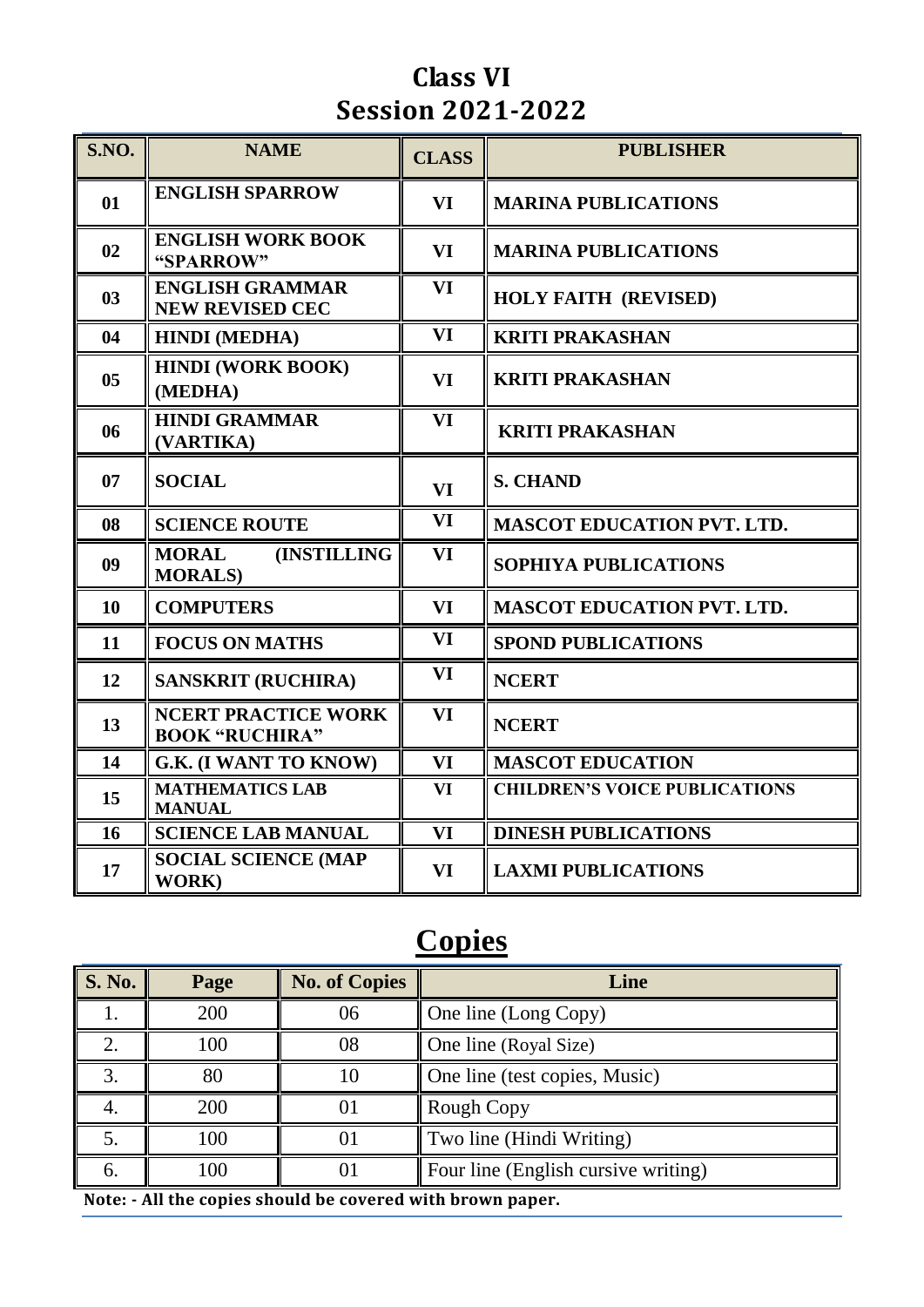#### **Class VII Session 2021-2022**

| S.NO.          | <b>NAME</b>                                           | <b>CLASS</b> | <b>PUBLISHER</b>                     |
|----------------|-------------------------------------------------------|--------------|--------------------------------------|
| 01             | <b>ENGLISH SPARROW</b>                                | <b>VII</b>   | <b>MARINA PUBLICATIONS</b>           |
| 02             | <b>ENGLISH WORK BOOK</b><br>"SPARROW"                 | <b>VII</b>   | <b>MARINA PUBLICATIONS</b>           |
| 03             | <b>ENGLISH GRAMMAR</b><br><b>NEW REVISED CEC</b>      | <b>VII</b>   | <b>HOLY FAITH (REVISED)</b>          |
| 04             | <b>HINDI</b> (MEDHA)                                  | <b>VII</b>   | <b>KRITI PRAKASHAN</b>               |
| 0 <sub>5</sub> | <b>HINDI (WORK BOOK)</b><br>(MEDHA)                   | <b>VII</b>   | <b>KRITI PRAKASHAN</b>               |
| 06             | <b>HINDI GRAMMAR "</b><br><b>VARTIKA"</b>             | <b>VII</b>   | <b>KRITI PRAKASHAN</b>               |
| 07             | <b>SOCIAL</b>                                         | <b>VII</b>   | <b>S. CHAND</b>                      |
| 08             | <b>SCIENCE ROUTE</b>                                  | <b>VII</b>   | <b>MASCOT EDUCATION PVT. LTD.</b>    |
| 09             | <b>(INSTILLING)</b><br><b>MORAL</b><br><b>MORALS)</b> | <b>VII</b>   | <b>SOPHIYA PUBLICATIONS</b>          |
| 10             | <b>COMPUTERS</b>                                      | <b>VII</b>   | <b>MASCOT EDUCATION PVT. LTD.</b>    |
| 11             | <b>FOCUS ON MATHS</b>                                 | <b>VII</b>   | <b>SPOND PUBLICATIONS</b>            |
| 12             | <b>SANSKRIT</b>                                       | VII          | <b>NCERT</b>                         |
| 13             | <b>NCERT PRACTICE WORK</b><br><b>BOOK "RUCHIRA"</b>   | <b>VII</b>   | <b>NCERT</b>                         |
| 14             | G.K. (I WANT TO KNOW)                                 | <b>VII</b>   | <b>MASCOT EDUCATION</b>              |
| 15             | <b>MATHEMATICS LAB</b><br><b>MANUAL</b>               | <b>VII</b>   | <b>CHILDREN'S VOICE PUBLICATIONS</b> |
| 16             | <b>SCIENCE LAB MANUAL</b>                             | <b>VII</b>   | <b>DINESH PUBLICATIONS</b>           |
| 17             | <b>SOCIAL SCIENCE (MAP</b><br><b>WORK)</b>            | <b>VII</b>   | <b>LAXMI PUBLICATIONS</b>            |

### **Copies**

| <b>S. No.</b> | Page | <b>No. of Copies</b> | Line                                |
|---------------|------|----------------------|-------------------------------------|
|               | 200  | 06                   | One line (Long Copy)                |
|               | 100  | 08                   | One line (Royal Size)               |
|               | 80   |                      | One line (test copies, Music)       |
|               | 200  | O I                  | Rough Copy                          |
|               | 100  |                      | Two line (Hindi Writing)            |
| O.            | 100  |                      | Four line (English cursive writing) |